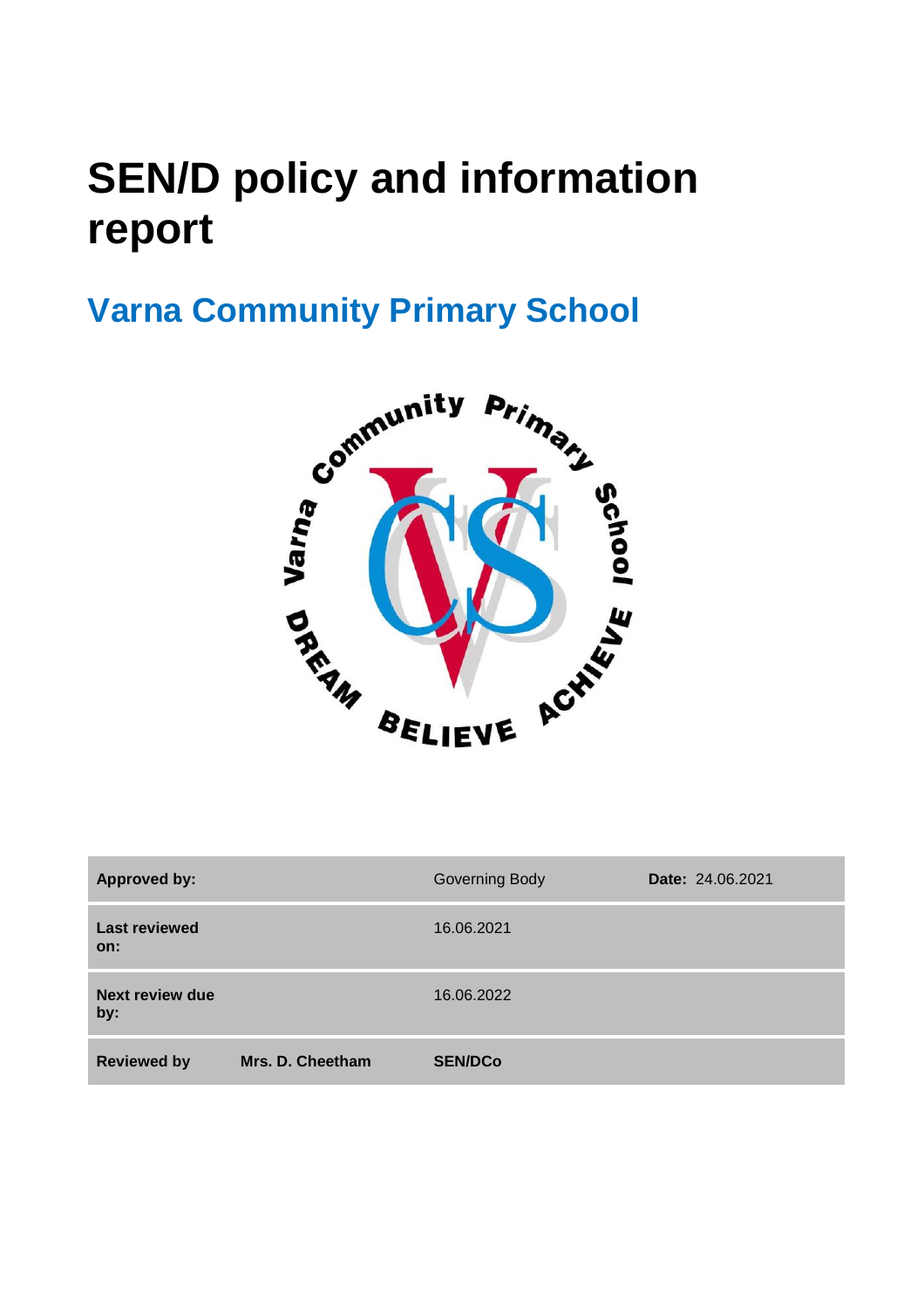# **Contents**

**…………………………………………………………………………………………………………………………….**

# **1. Aims**

Our SEN/D policy and information report aims to:

- Set out how our school will support and make provision for pupils with special educational needs or disabilities (SEN/D)
- Explain the roles and responsibilities of everyone involved in providing for pupils with SEN/D

# **2. Legislation and guidance**

This policy and information report is based on the statutory [Special Educational Needs and Disability](https://www.gov.uk/government/uploads/system/uploads/attachment_data/file/398815/SEND_Code_of_Practice_January_2015.pdf)  [\(SEN/DD\) Code of](https://www.gov.uk/government/uploads/system/uploads/attachment_data/file/398815/SEND_Code_of_Practice_January_2015.pdf) Practice and the following legislation:

- [Part 3 of the Children and Families Act 2014,](http://www.legislation.gov.uk/ukpga/2014/6/part/3) which sets out schools' responsibilities for pupils with SEN/D and disabilities
- [The Special Educational Needs and Disability Regulations 2014,](http://www.legislation.gov.uk/uksi/2014/1530/contents/made) which set out schools' responsibilities for education, health and care (EHC) plans, SEN/D co-ordinators (SEN/DCOs) and the SEN/D information report
- [Promoting British Values](https://www.gov.uk/government/publications/promoting-fundamental-british-values-through-smsc) In accordance with The Department for Education guidance, at Varna Community Primary school we actively promote British values in order to ensure that our pupils leave school prepared for life in modern Britain. We expect our school community to regard people of all faiths, races and cultures with respect and tolerance and understand that while different people may hold different views from us we are all subject to the laws of this country. Our school works hard to reflect British Values of democracy, the rule of law, individual liberty and mutual respect for and tolerance of those with different faiths, in all we do.

# **3. Definitions**

A pupil has SEN/D if they have a learning difficulty or disability which calls for special educational provision to be made for them.

They have a learning difficulty or disability if they have:

- A significantly greater difficulty in learning than the majority of others of the same age, or
- A disability which prevents or hinders them from making use of facilities of a kind generally provided for others of the same age in mainstream schools

Special educational provision is educational or training provision that is additional to, or different from, that made generally for other children or young people of the same age by mainstream schools.

When children are identified as having SEN/D they will be added to the SEN/D register. Currently 19% of children who attend Varna Community Primary School have an identified SEN/D. The national average is currently 14.9%.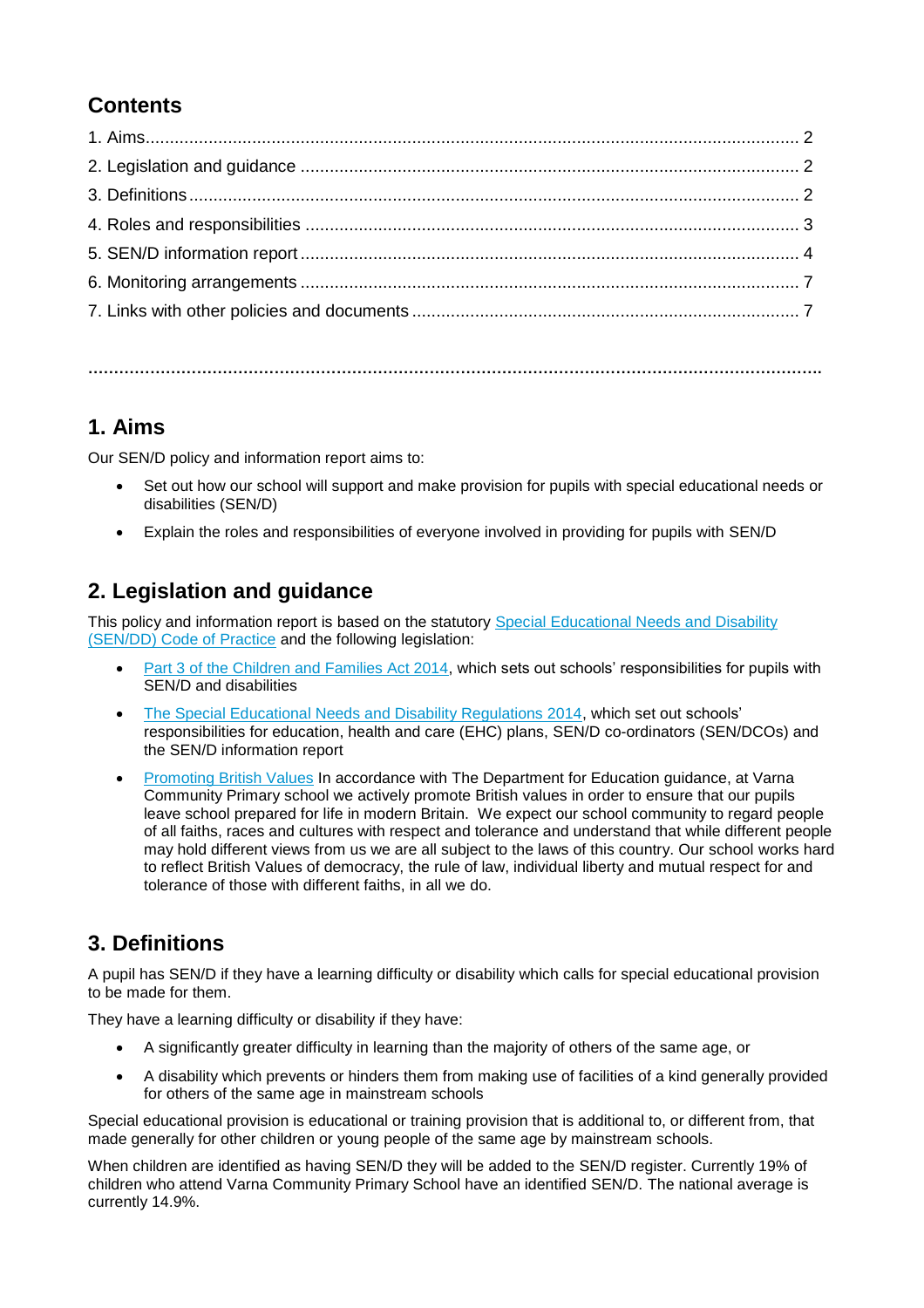# **4. Roles and responsibilities**

### **4.1 The SEN/DCO**

*.*The Special Educational Needs and Disabilities Coordinator(SEN/DCo) is Mrs D.Cheetham (Ms M.Landon maternity cover).

The SEN/DCo will:

- Work with the headteacher, SLT and SEN/D governor to determine the strategic development of the SEN/D policy and provision in the school
- Have day-to-day responsibility for the operation of this SEN/D policy and the co-ordination of specific provision made to support individual pupils with SEN/D, including those who have EHC plans (Educational, health and care plans)
- Provide professional guidance to colleagues and work with staff, parents, and other agencies to ensure that pupils with SEN/D receive appropriate support and high quality teaching
- Advise on the graduated approach to providing SEN/D support
- Advise on the deployment of the school's delegated budget and other resources to meet pupils' needs effectively
- Be the point of contact for external agencies, especially the local authority and its support services
- Liaise with potential next providers of education to ensure pupils and their parents are informed about options and a smooth transition is planned
- Work with the headteacher, SLT and governing board to ensure that the school meets its responsibilities under the Equality Act 2010 with regard to reasonable adjustments and access arrangements
- Ensure the school keeps the records of all pupils with SEN/D up to date

#### **4.2 The SEN/D governor**

The SEN/D governor is Lizzie Watkins. The SEN/D governor will:

- Help to raise awareness of SEN/D issues at governing board meetings
- Monitor the quality and effectiveness of SEN/D and disability provision within the school and update the governing board on this
- Work with the headteacher and SEN/DCO to determine the strategic development of the SEN/D policy and provision in the school

#### **4.3 The headteacher**

The headteacher will:

- Work with the SEN/DCO , SLT and SEN/D governor to determine the strategic development of the SEN/D policy and provision in the school
- Have overall responsibility for the provision and progress of learners with SEN/D and/or a disability

#### **4.4 Class teachers**

Each class teacher is responsible for:

- The planning, assessment, progress and development of every pupil in their class
- Working closely with any teaching assistants or specialist staff to plan and assess the impact of support and interventions and how they can be linked to classroom teaching
- Working with the SEN/DCO to review each pupil's progress and development and decide on any changes to provision and share this with parents/carers
- Ensuring they follow this SEN/D policy

#### **4.5 SEN/D TAs**

 Work with the Class Teachers and the SEN/DCo to ensure appropriate provision for all children with SEN/D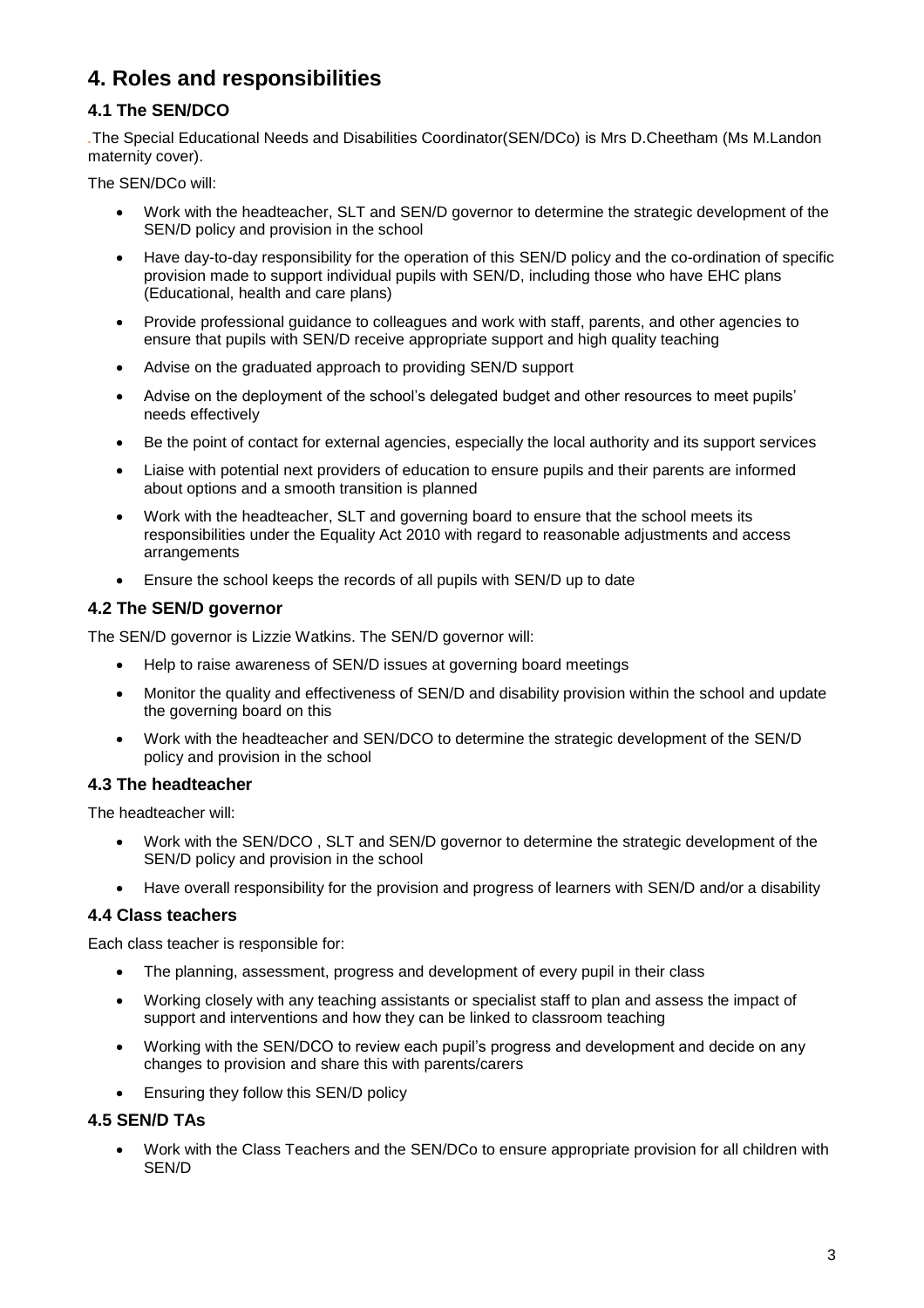Share relevant information with parents about day-to-day activities that the child with SEN/D completed

# **5. SEN/D information report**

#### **5.1 The kinds of SEN/D that are provided for**

Our school currently provides additional and/or different provision for a range of needs, including:

- Communication and interaction, for example, autistic spectrum disorder & speech and language difficulties
- Cognition and learning, for example, dyslexia, moderate learning difficulty
- Social, emotional and mental health difficulties, for example, attention deficit hyperactivity disorder (ADHD),
- Sensory and/or physical needs, for example, hearing impairments, processing difficulties

#### **5.2 Identifying pupils with SEN/D and assessing their needs**

We will assess each pupil's current skills and levels of attainment on entry, which will build on previous settings and Key Stages, where appropriate. Class teachers will make regular assessments of progress for all pupils and identify those whose progress:

- Is significantly slower than that of their peers
- Fails to match or better the child's previous rate of progress
- Fails to close the attainment gap between the child and their peers
- Widens the attainment gap

This may include progress in areas other than attainment, for example, social and or communication needs.

Slow progress and low attainment will not automatically mean a pupil is recorded as having SEN/D. Class teachers will work alongside the SEN/DCo to use the Matching Provision to Needs Tool in order to determine if the child has a SEN/D.

When deciding whether special educational provision is required, we will start with the desired outcomes, including the expected progress and attainment, and the views and the wishes of the pupil and their parents. We will use this to determine the support that is needed and whether we can provide it by adapting our core offer, or whether something different or additional is needed for example applying for emergency funding or an Educational, Health and Care Plan (EHCP).

#### **5.3 Consulting and involving pupils and parents / carers**

We will have an early discussion with the pupil and their parents when identifying whether they need special educational provision. These conversations will make sure that:

- Everyone develops a good understanding of the pupil's areas of strength and needs
- We take into account the parents' concerns
- Everyone understands the agreed outcomes sought for the child
- Everyone is clear on what the next steps are

Notes of these early discussions will be added to the pupil's files and recorded on CPoms.

We will notify parents when it is decided that a pupil will receive SEN/D support. Class Teachers will meet with the parents, alongside the SEN/DCo where appropriate, to explain what the child's needs are and how school are going to support them to progress. Class action plans will be used in the first instance to record additional provision and interventions being provided. Individual educational plans (IEPs) will be in place for children with a higher level of need. IEPs will be reviewed with children and parents/carers at least once a term. Some pupils with SEN/D will also have emergency funding in place or an EHC plan in order to assist the school in meeting their needs. EHC plans will be reviewed with Parents / Carers and any other relevant professional at least once a year. An early review of the EHC plan may happen if necessary.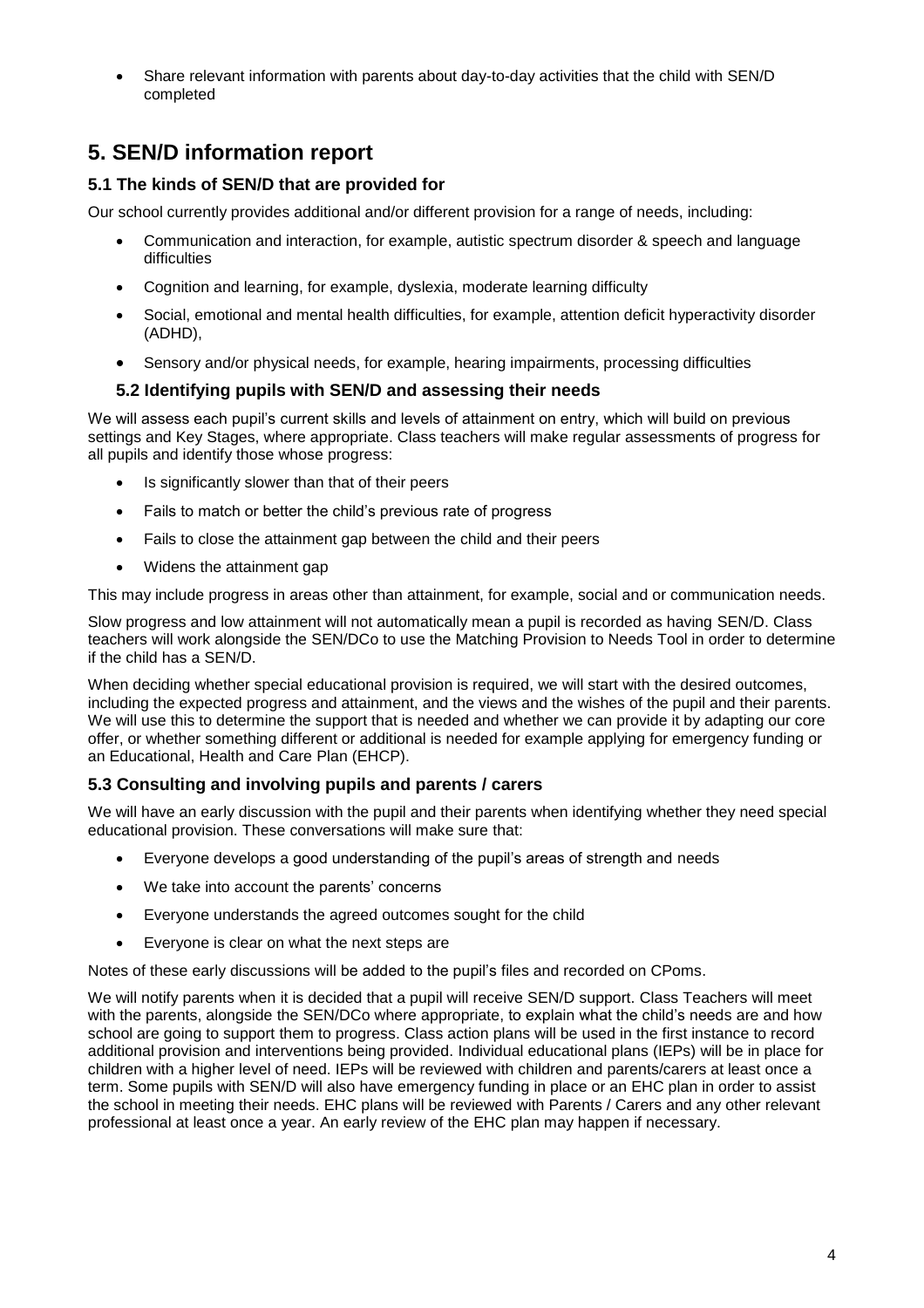#### **5.4 Assessing and reviewing pupils' progress towards outcomes**

We will follow the graduated approach and the four-part cycle of **assess, plan, do, review**.

The class teacher will work with the SEN/DCo to carry out a clear analysis of the pupil's needs. This will draw on:

- The teacher's assessment and experience of the pupil
- The Matching Provision to Needs Tool
- Their previous progress and attainment / behaviour
- Other teachers' assessments, where relevant
- The individual's development in comparison to their peers and national data
- The views and experience of parents
- The pupil's own views where possible
- Advice from external support services, if relevant

The assessment will be reviewed regularly.

All teachers and support staff who work with the pupil will be made aware of their needs, the outcomes sought, the support provided, and any teaching strategies or approaches that are required. We will regularly review the effectiveness of the support and interventions and their impact on the pupil's progress. All interventions will be research / evidence based. Pre and post assessments will be conducted to record the progress made as a result of the intervention. If no progress is made the support in place will be reviewed and changes made where appropriate.

#### **5.5 Supporting pupils in transition**

Most pupils with SEN/D at Varna transition to a mainstream secondary school, however some move onto specialist secondary provisions. Children with higher levels of need may transition to a specialist provision whilst still Primary aged. We will share all relevant information with the school, or other setting the pupil is moving to.

Where possible a planned transition will take place where the SEN/DCo from both schools work together to help the child adjust to this change. Social stories and visual timetables will be used where appropriate. Transition meetings with both schools and the Parents / child may be planned.

For children transitioning to a new class at the start of each academic year a clear transition timetable is followed to ensure consistency throughout the school. Children and parents / carers will be informed about which class they will be going to and have an opportunity to spend time in the new class. They will also be given the chance to meet their new teacher. The learning mentor and SEN/DCo can provide additional support for children through these transition times.

#### **5.6 Our approach to teaching pupils with SEN/D**

Teachers are responsible and accountable for the planning, teaching, assessment, progress and development of all the pupils in their class.

High quality teaching is our first step in responding to pupils who have SEN/D.

We will also provide the following interventions:

- Small group work from Phase leaders / SEN/DCo / SEN/D TA / Class TA
- Nurture groups
- SEN/Dsory circuits
- Learning to listen
- ELKLAN / WELLCOM
- RWI interventions
- Same day Maths interventions
- First class at number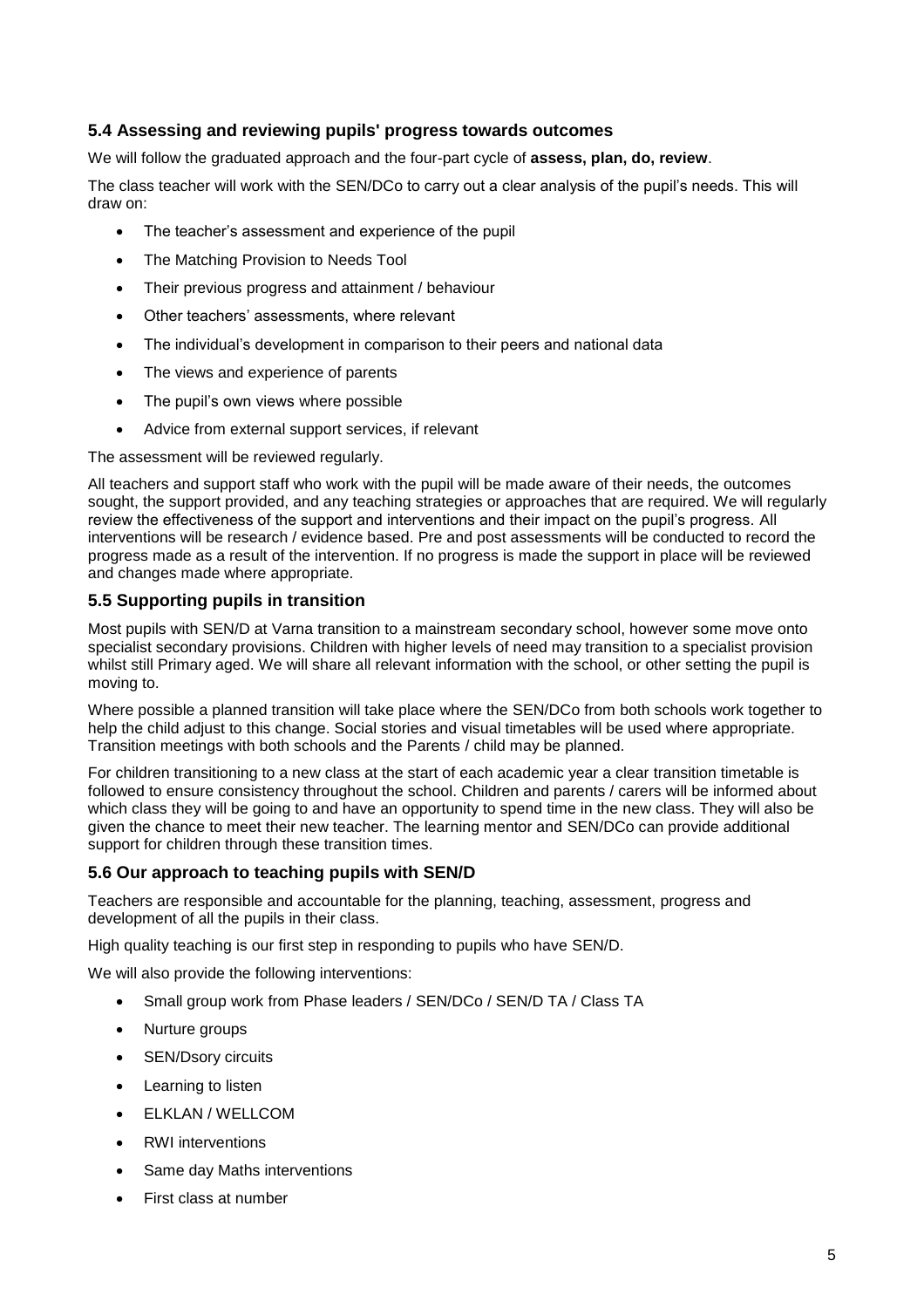- Inference
- Support from the Learning mentor
- Toe by Toe
- Additional resources in class
- Speech and language therapy
- Assistant Educational Psychologist groups

#### **5.7 Adaptations to the curriculum and learning environment**

We make the following adaptations to ensure all pupils' needs are met:

- Differentiating our curriculum to ensure all pupils are able to access it, for example, by grouping, 1:1 work, teaching style, content of the lesson, etc. Some children may work from a curriculum lower than their peers for example Pre-Keystage pupils.
- Adapting and being flexible with our resources and staffing
- Using recommended aids, such as computing equipment, coloured overlays, visual timetables, larger font, fidget toys etc.
- Differentiating our teaching, for example, giving longer processing times, pre-teaching of key vocabulary, reading instructions aloud, etc.
- Some children may have an individualised timetable in order to support and meet their needs whilst at school. In extreme cases these timetables may also be reduced to varying degrees. This will be in order to safely continue to support a child within our mainstream setting, who otherwise may become extremely distressed, and or pose a safety risk to themselves and others. In these cases the SEN/DCo will always liaise with parents / carers, class teachers and the Headteacher / SLT in order to implement this.

#### **5.8 Additional support for learning / Expertise & training of staff**

We have one teaching assistant and one teacher per every class from Nursery to Year 6 and these adults are used across the school to allow for flexibility and best support of pupils. In addition to this we have 7 SEN/D TAs including one SEN/D TA who works alongside the SEN/DCo and SLT to manage the TAs across the school.

SEN/D funding is used to provide additional specialist support from:

- Educational Psychologist will work 1:1 with children, give advice to parents /carers and staff on how best to support the child.
- Assistant Educational Psychologist will work 1:1 or in small groups to deliver interventions across the school from nursery – year 6.
- NHS S&L therapy service will work with parents/ carers and the child to set targets, make referrals and give suggestions to the school.
- SaLT 4 Kids S&L therapy service will work 1:1 or in small groups with children across the school from nursery – year 6.
- Outreach support from specialist providers will provide staff training and can make observations and reports / recommendations on how to support the child in school.

Our SEN/DCO is a fully qualified primary school teacher with over 8 years of experience across 3 local authorities. She has 3 years of experience working as a SEN/DCo and has gained her qualification 'National Award for SEN/DCos'.

Staff receive training regularly throughout the year in order to support them in working with children who have SEN/D. This training comes from SLT, SEN/DCo and Phase Leaders as well as external professionals such as outreach workers, school nurses, Speech and Language Therapists and Educational Psychologists.

#### **5.9 Evaluating the effectiveness of SEN/D provision**

We evaluate the effectiveness of provision for pupils with SEN/D by:

- Reviewing pupils' individual progress towards their goals at least once a term
- Reviewing the impact of interventions using pre and post assessment information